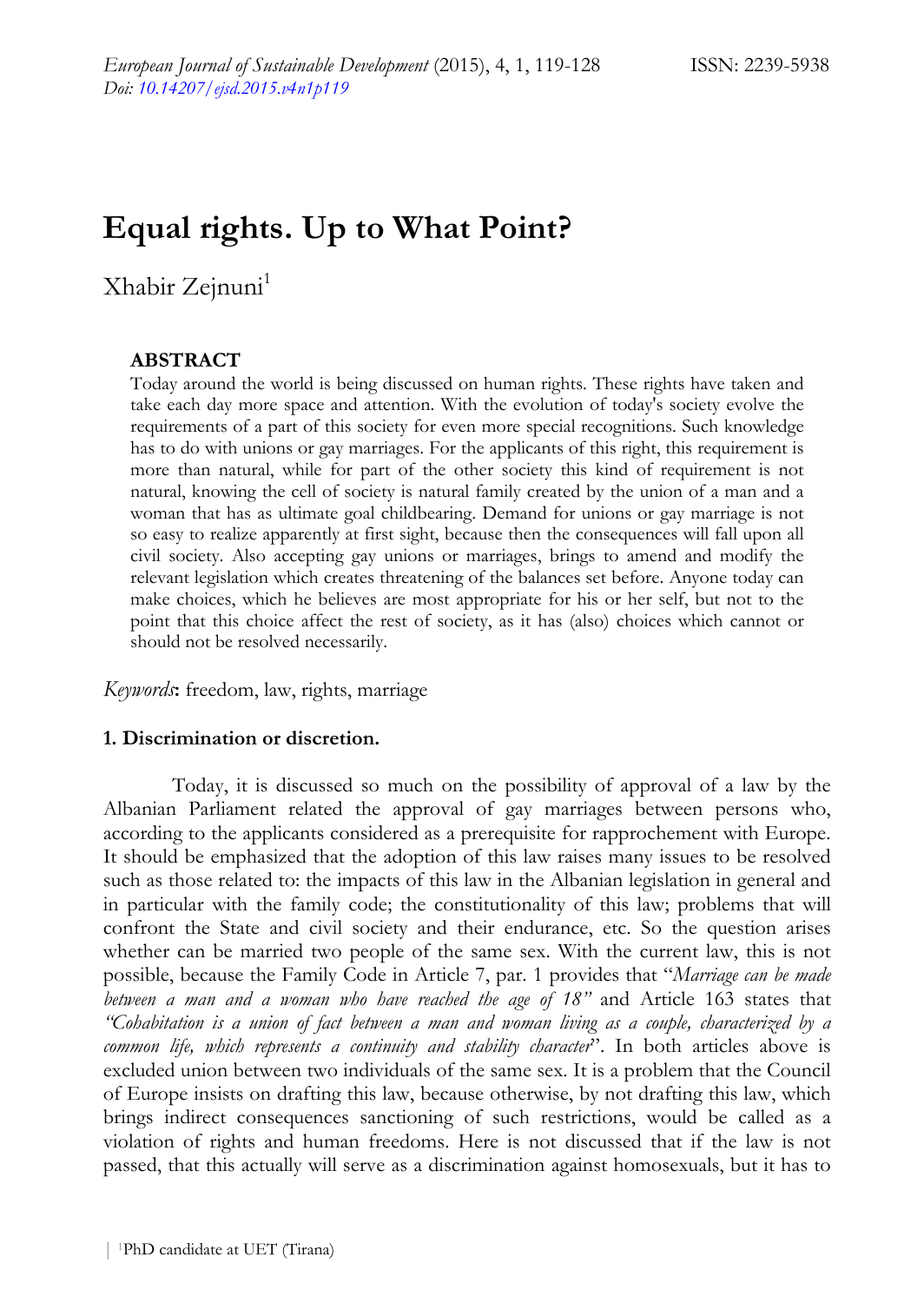do with the recognition of marriages between them. Today, the marriage protects the family, and the family has a broader vision than cohabitation between two individuals of the same sex. Which is the reason that homosexuals should marry legally? If gay couples naturally can create families, on the other side they cannot have children because they are the same sex. Nobody forbids gay couples to live together without the mediation of a law, after acknowledging that on the other side yet there is no law that forbids such a union, so each individual can live with whom and how he or she wills. It should be noted that if human rights are not unlimited, this does not mean that the wishes of anyone are fulfilled beyond the moral and social suit. It does not mean that by not issuing the law on gay marriages are discriminated minorities and is violated the Constitution. Even if in Europe and in the world there are several countries that legally recognize marriages between the same-sex, this fact does not mean that Albania should follow the same path in order to respect the rights of gays, for being informed with the international laws. We must not forget the fact that Albania has not the same culture in this sensitive area as many other developed countries. In some European countries these laws have been due to the demands of gay community for marriage, while in Albania, this proposal has come from some NGOs, operating in defense of human rights. Supporters of gay marriages try initially to adopt laws against racial, ethnic, religious, sexual discrimination, and then earn the right to marry the same-sex individuals. Being gay does not mean to have special status to be protected by law, because the law protects only unchanging qualities such as color and race, ethnicity and religion, etc., but the low cannot go so far to protect the sexual orientation. If on the one hand religion can be inserted into a non-discrimination law, because it has brought the world peace and civilization and is inherited from millennia, on the other hand homosexuality is not a spiritual belief, but it is an individual choice of some particular persons, which cannot and should not have consequences on the rest of society.

There are also individuals who claim that homosexuality is inborn and as such should be recognized and protected. One of the biggest geneticists in the world, Dr. Dean Hamer although is a gay activist, after endless researches has said that *"we cannot say that there is a gay gene"*. Even world-renowned psychiatrist, Jeffrey Satinover, in his book "Homosexuality and the Politics of Truth", denounces the fact that this disease is born.

If are adopted laws designed to protect gay, then there is a possibility that this behavior is spread and grown artificially, but also abused in some way. But whether homosexuals should not be discriminated, this fact does not mean that their behavior rises to a protected status with a non-discrimination law.

In Albania is also enabled the Ombudsman to propose the state instances allowing marriages between persons of the same sex, claiming that this action will serve as a positive example not only in Albania but also in the Balkans. Perhaps Albania will have to first give many examples in other vital areas, in order to become a positive example in the Balkans, or in Europe (!).

Although equality between citizens is one of the basic principles of the legal system, observance of this principle in practice is provided by not discriminating people for various reasons such as gender, race, religion, ethnicity, language, political opinions, religious or philosophical beliefs, economic status, etc. On the other hand even if sexual orientation is not envisaged in the Constitution of Albania, it is clear that nobody can be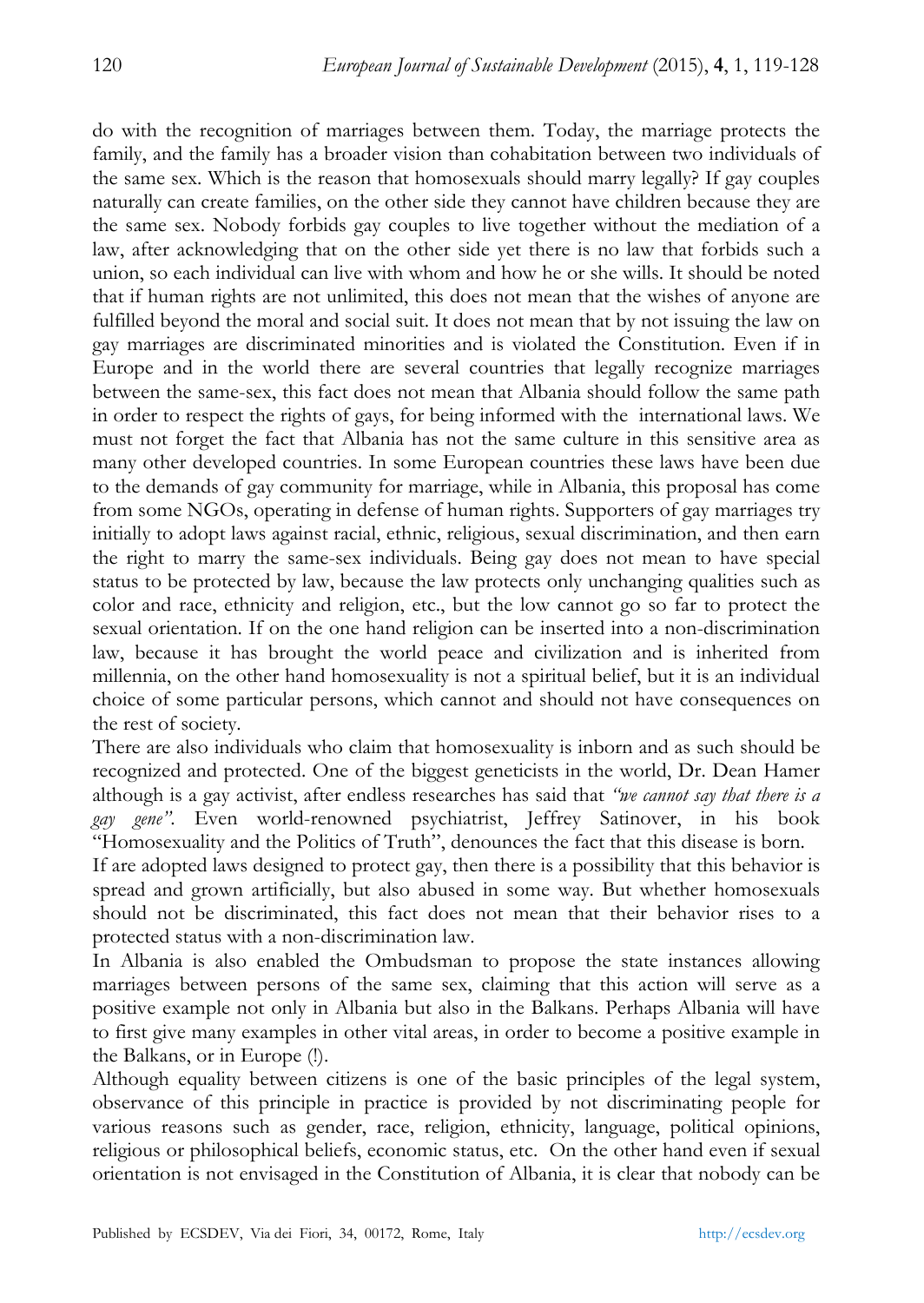discriminated because of sexual orientation. But this fact does not constitute in turn the premise that non discrimination becomes in turn a legislative approval. Anyone can bring up the argument that the Constitution of Kosovo (2008) is more explicit in this regard, as it respects the "sexual orientation" when it states in Article 24, par. 2 entitled "Equality before the Law" that "*No one shall be discriminated on the basis of race, color***, sex,** *language, religion, political opinion or others such as national or social origin, association with a community, economic and social possession ,* **sexual orientation***, birth, disability or other personal status".* Through this article indirectly is accepted the union or marriage of gay persons. We must not forget that this constitution is drafted thanks to (liberal) suggestions of Europe. But on the other hand should also be claimed that one of the reasons why the Holy Residence has not yet recognized Kosovo is exactly *"the sexual orientation"* inserted in the Constitution of Kosovo (!).

In the current legislation the marriage between gay persons is neither foreseen nor prevented, but this fact does not push to assume that anything that is not prohibited may be accepted.

Also it is raised another delicate issue which has to do with the fact when in a traditional couple, one partner changes sex, but without affecting the previous rapport, which is required to be proceeded further with the consent of both parties. What should be done in this case? Should intervene to separate them1? What if two people are in such conditions (when one is transsexual) and want to marry, how to proceed<sup>2</sup>?

It should be noted that homosexuality has existed in Albania even before the 90s, but in a different form from these days. The criminal law of those years has provided as a criminal offense homosexuality, but very few individuals are convicted by a court decision for consumption of this offense. This for another reason, before 90's homosexuality was considered as a gesture, which contradicted the social costume and this meant that persons with homosexual tendencies should not reveal their sexual orientation.

## **2. Are the requirements of homosexuals feasible?**

 $\overline{a}$ 

Nowadays, the equality between citizens is one of the basic principles of the legal system, making that observance of this principle in practice is provided through the premises for not having discrimination between persons on different grounds such as sex, race, religion, ethnicity, language, political, religious or philosophical beliefs, economic status, etc. The question is how positive and how viable will be the adoption of a law not only to this social stratum which aspires not to be discriminated, but also to society in general, which sees with disbelief and concern this phenomenon. Of course, that everyone considers as indispensable the freedom and human dignity, but must also be seen what is required to achieve by norms against so special discrimination as homosexuality. The recognition of non-discrimination can also be the shortest way to reach out to the gay marriage and the establishment of this model in a civil status, which

<sup>1</sup> Related the question posed above can consult N. 138.2010 decision, to the Constitutional Court of Italy.

<sup>2</sup> Strasbourg Courts, decision Goodwin v. UK (17/07/2002).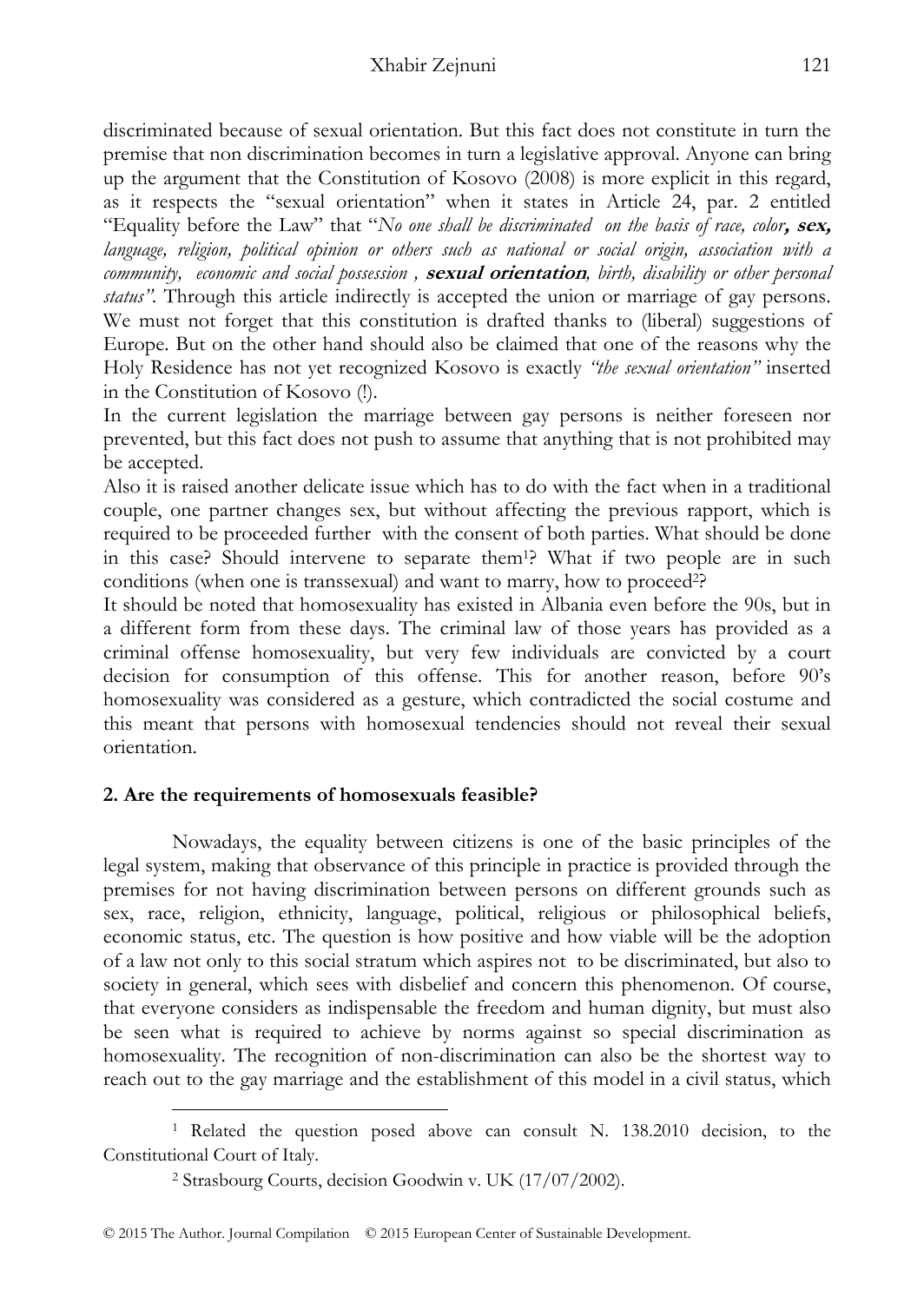is the ultimate goal to be achieved, as the gay movement itself has clearly stated by the advocates of this issue that they aim through minor legislative changes and step by step to reach to gay marriages. This fact is also supported William Eskridge one of the biggest advocates of gay issues, which says, "*Initially should be undertaken some medium steps, such as non-discrimination laws, and then aim the ultimate goal, then gay marriage*"3. Human rights, such as right of speech, of assembly, of having a fair trial, etc., are also guaranteed in Albania and also have the homosexuals. The right to marry is not an individual right but a social right, which is earned by fulfilling certain criteria, the most important is the consensus between a man and a woman.

#### **3. Orientation of the Catholic Church.**

Even the Catholic Church states that homosexual acts are intrinsically erratic, given not only by faith but by commitment to a stable and healthy society, but also because the society and in particular the State look to the family a stable and inviolable relation. For this reason, the attempt to recognize gay couples has aroused strong reactions in Vatican, despite any signs of understanding to their very delicate situation. It should be added that the defenders of the gay movement bring in their favor the attitude of the Holy Father, Pope Francis and some of his movements on the last Synod of the Catholic Church, which raised the problem of how the Catholic Church can serve gay couples, by accepting them with respect, compassion and sensitivity, without excluding, but also now by recognizing this reality. Also, the Holy Father Pope Francis stated recently that *"Homosexuals should not be marginalized, but to be integrated into society"* and that *"If a person is homosexual and wants to approach to4 God, good will, who am I to judge*"? Agreed, but should take into consideration the opinion of God, how much he is available to homosexuals approaching. Regarding to "gay" clerics he stressed that they should be forgiven and their sins be forgotten. His statement about homosexuality is seen as more conciliatory reaction compared with his predecessors on this issue. It is enough mentioning Pope Benedict XVI, who signed a document on 29 November 2005, through which explained that "*persons with homosexual tendencies should not be priests*".

Thus is affirmed the continuity of the Catholic Church by not changing its secular principles, by refusing to accept gay marriages. Even at the beginning of the Bible is talked about the creation of mankind, when God "created male and female", and then blessed them by saying: "Multiply and replenish and fill the earth" (Psalm 1, 27-28). So only by relation of a man with a woman, there is the possibility for childbearing, this birth of course is excluded in case of "marriage" between persons of the same sex.

Homosexuality is considered for the first time by the Holy Seat on 29.12.1975, when with the statement "Human Persons", the Congregation for the Doctrine of the Faith condemned homosexuality, which *"in any case won't get get an endorsement"*. Later, in the

<sup>3</sup> Eskridge N. William, Jr., "Equality Practice: Civil Unions and the Future of Gay Rights  $\frac{4}{1}$  in 2002.

<sup>4</sup> Pope Francis "Interview with reporters during his return to Brazil".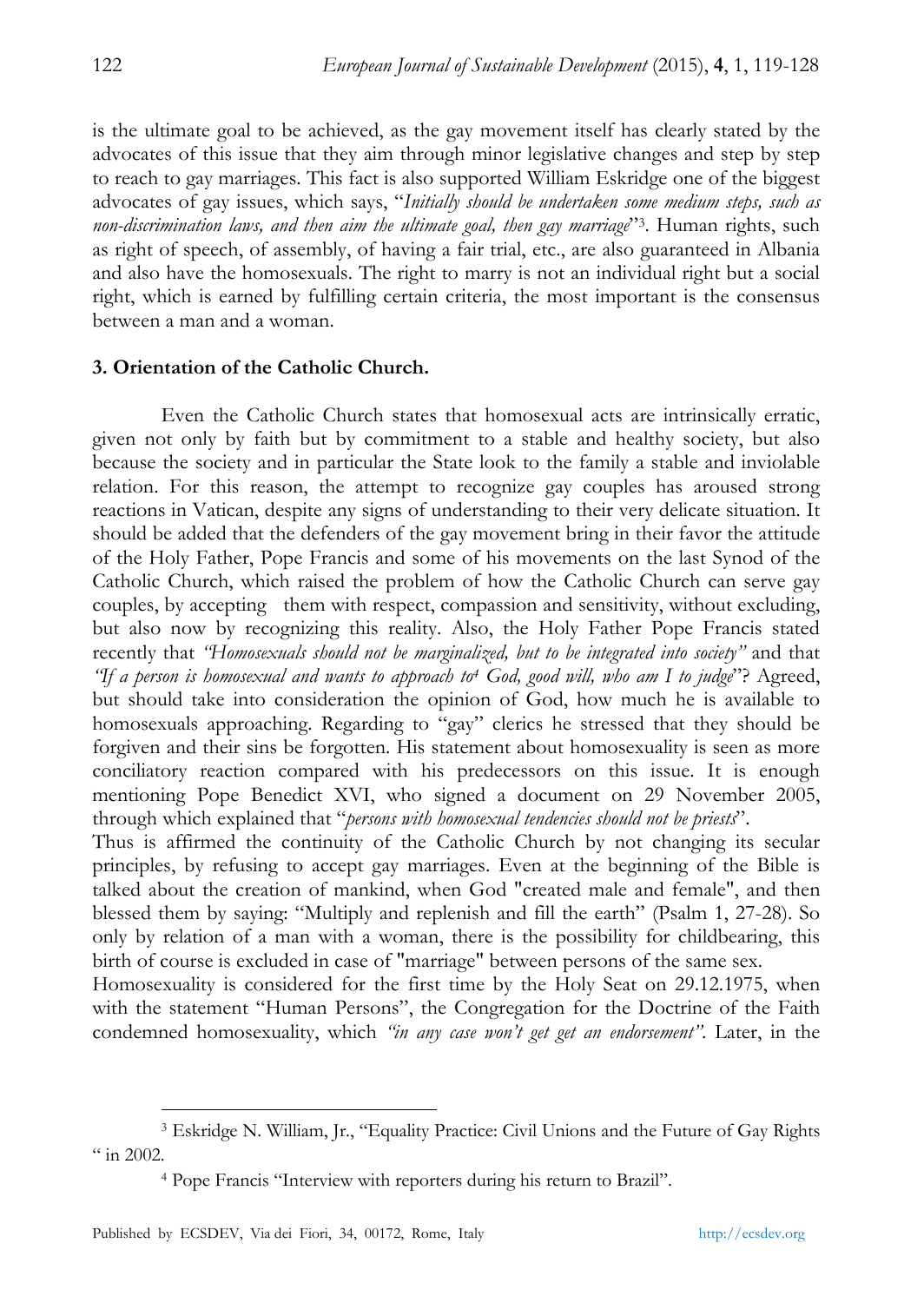letter "Homosexuality's Issue" on 1.10.1985, led by Cardinal Ratzinger<sup>5</sup> all bishops of the Catholic Church stated that: "*Must precise that particular inclination of the homosexual person, although it is not a sin in itself, constitutes a trend, more or less strong towards a fundamentally bad behavior from a moral standpoint. For this reason, the trend itself should be regarded as an objective disorder".* 

While in the letter of cardinal Joseph Ratzinger dated 07.24.1992 addressed to bishops entitled "**Some considerations associated with responses to legislative proposals on non-discrimination of homosexuals"** in par. 13 is indicated "*To include homosexual tendency on the basis of which is illegal to discriminate, may push us to regard homosexuality as a positive source of human rights. This is very damaging from the moment there is no right to homosexuality, and that should not be the basis for judicial claims. Moving from recognition of homosexuality as a factor on the basis of which it is illegal to discriminate can easily lead, if not automatically on the legislative protection and promotion of homosexuality*". following, paragraph 14 continues that: "*Also, there is a danger that legislation which would make homosexuality a basis for rights, can actually encourage a person with a homosexual orientation to declare his homosexuality or even to seek a partner, in order to benefit from legal provisions*". These two paragraphs fully clarify the opinion of the Catholic Church and the consequences that can come in case of recognition and approval of gay marriages for the entire civil society.

Also, in 2003, the Congregation for the Doctrine of the Faith through the document **"Some considerations regarding the legal recognition of unions between homosexual persons**", in an attempt to prevent recognition of homosexual unions on a number of European states, in par. 2 states that "*There is no basis to assimilate and stabilize analogy, even past between homosexual unions and design of God on marriage and family. Marriage is holy, while homosexual acts go against the natural law and morality*".

The Catholic Church also attracts the attention of Catholic lawmakers by expressing clearly and publicly and by voting against laws that favor homosexuality.

## **4. Side effects that can bring a law favoring gay marriages.**

It is known that marriage is defined as full union between husband and wife and that no one should have the authority to change this definition so holy. To change the legislation, in order to pave the way for the so-called marriage between persons of the same sex, brings social consequences, which will appear more over the time and especially when it is given (whether it happens) gay unions the right to adopt children, the right to divorce, the right of inherit, etc. It should not fall prey to the erroneous opinion that by passing a law in favor of marriages between persons of the same sex, this gesture will appear in the eyes of the world as a gesture of an advanced and civilized country. Only the protection of ethical values can guarantee a strong family and therefore a healthy society. But, there should not be abused about the debate on amending the Family Code, by selling to a fundamentally legal debate and legal obligation of Albania when required to protect the Constitution, which clearly states in Article 53, par. 1 and 2 that: "*Everyone has the right to marry and have a family"* and that: "*Marriage and* 

 $\overline{a}$ 5 At that time Cardinal Ratzinger was Prefect of the Congregation for the Doctrine of the Faith.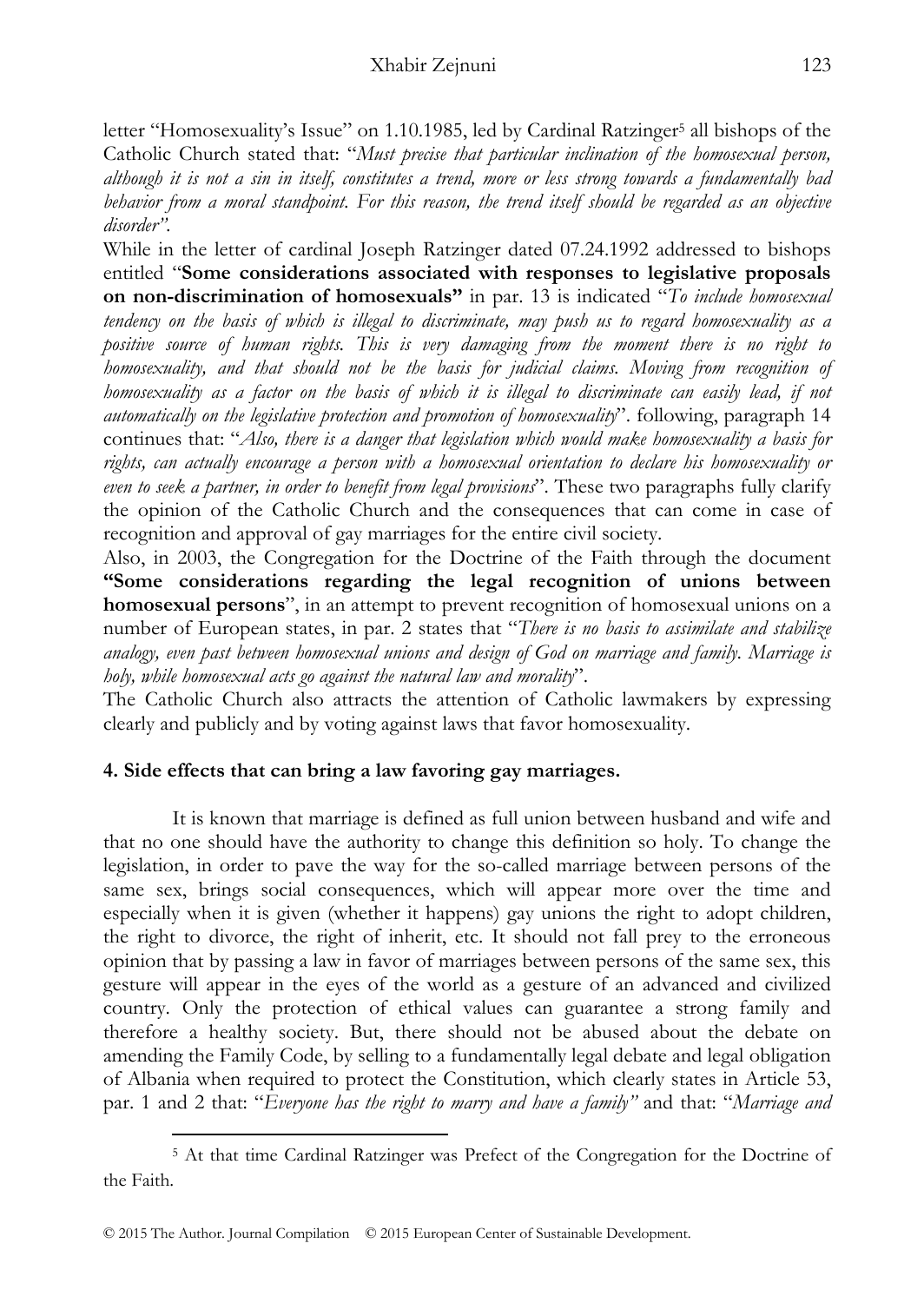*family enjoy special protection of the State",* even though at first glance it seems that the Constitution is a bit evasive when it doesn't determine that the family is created by the marriage of a woman with a man, a fact that is used as an argument by gay marriage supporters. But, on the other hand when the Constitution states in Article 54, par. 1 that "*The children, young people, pregnant women and new mothers has the right of a special protection by the State*", no need to add that a woman to become pregnant should be connected with a man, because this statement will be a pure legal platitude. On the other hand, the Constitution is very clear when it states in Article 53, par. 3 that "*Marriages and divorces are regulated by law*". And the questions are not lacking. How then think the gay marriage supporters about the marriage and dissolution of the marriage relationship between them? Should be any special law<sup>6</sup>? Who will be the man or woman in this case? Should we make an appropriate declaration before marriage, to avoid subsequent equivocations? In this case, should we change the "classic manifestation formula of the wedding reception", regardless the marriage is performed before the civilian employees or religion representatives? It is sufficient to recall only the first verse of this event, who says: "I (so called) accept you as my wife" (for men) and "I (so called) accept you as my husband (wife)". Or the above definition will be defined by lot or by throwing a coin?

Nowadays, it has become a major problem the stability of the traditional family. It is enough to recall how many couples are divorced every day. This fact makes that most traditional couples prefer better to cohabit than to marry, by the uncertainty that can bring the future even though defended by the relevant legislation. But the tendency of gay couples is the opposite, the marriage thinking that marriage would solve every problem. It cannot be assumed that gay couple be exempt from the phenomenon so widespread nowadays as the eventual divorces.

The further question then is the problem of gay couples who want to adopt children. In this case it is a special right in relation to the possibility of marriage, as well as some serious legal order even though defend gay marriage, have excluded the right of adoption.

Another important problem has to do with the population's growth. Today in the world live about 6 billion-people, who were born thanks to the union of a woman with a man. Logic requires that a couple must make at least three children in the way that the world population grows, as if each couple has two children, then these two children would not serve in the increasing of population in general, but only in replacing their parents. And what about the case of gay couples ?

## **5. Compliance with international obligations.**

Proponents of gay marriage also seek to abuse the international obligations of Albania when it is thrown as evidence the recent decision of the Strasbourg Court, which considered as a violation of the European Convention on Human Rights, Greek law about coexistence, which excluded gay couples from this right. If we followed the same procedure of Strasbourg in Albania, then a similar decision will also be spoken in Albanian Family Code section 163 which sets out very clearly that *"Cohabitation is a fact* 

<sup>6</sup> Ad hoc.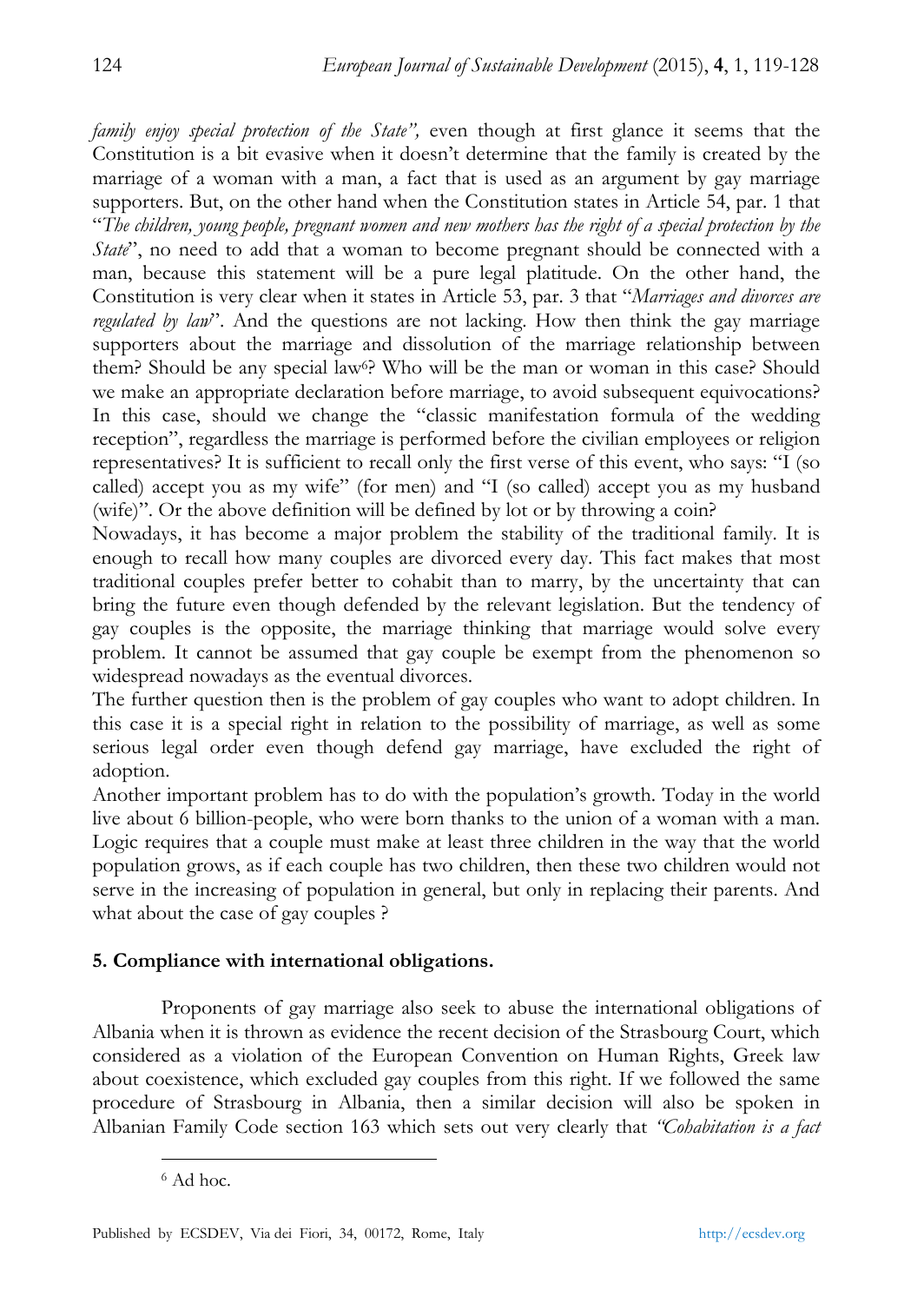#### Xhabir Zejnuni 125

*union between man and woman living as a couple, characterized by a joint life, which represents a stability and continuity character*". Also, the right to marry is a basic human right, well known internationally, in accordance with Articles 12 (which relates with the guaranty of private life) and 16 (which is dedicated to marriage and family) the Universal Declaration of Human Rights (1948), sections 8 (which refers to the right to respect the private and family life) and 12 (which speaks about the right to marry), the European Convention of Human Rights (1950) with Articles 7 (which relates with the respect for private and family life) and 9 (which relates to the right to marry and to found a family) of the Chard of Fundamental Rights European Union (200). This fact is affirmed in Article 18 of the Albanian Constitution which states to par. 1 that "*All are equal before the law*" and continues to par. 2 that *"No one may be discriminated unfairly for reasons such as sex, race, religion, ethnicity, language, political opinions, religious or philosophical beliefs, economic, educational, social, or ancestry"*.

It should be added regarding to international obligations and respect the ECHR, Article 12 of this Convention not only reaffirms that the institution of marriage has to do with individuals of the opposite sex, but delegates to the national legislation defining the conditions for exercising such a right. Should be taken into account Articles 116, par. 27, 122, par. 1, 28 of the Constitution of Albania, that impose our legislator respect for the obligations arising from the EU and in accordance with article 14 (which refers to the prohibition of discrimination) (together with Articles 8 and 12 cited above) to European Convention of Human Rights (ECHR).

In particular, in relation to Article 8, the European Court of Human Rights has supported the notion of "private life", and the protection of personal identity not limited to the individual sphere, but extends to social life, reaching to raise it up in a positive intervention of States to fix some vulnerabilities, which prevent the full personal realization. In this regard, the decision about the judgment of Goodwin (17 .07.2002), against United Kingdom the Strasbourg Court has stated that it is contrary to the Convention the prohibition of transsexual marriage with a person of the same sex to his origin.

It should be added that in the legislation of many nations with more advanced legal culture, it is revealed the notion of family relationships such as to include same-sex couples. In fact, in some European countries<sup>9</sup> the ban of same-sex marriages has been removed, while some other countries provide special institutes for same-sex unions similar to marriage institutes, but to exclude provisions dealing with parental authority

<sup>7</sup> Albanian Constitution Article 116, paragraph 1 "Normative Acts having force in the entire territory of Albania are: ratified international agreements ".

<sup>8</sup> Albanian Constitution Article 122 1. "Any ratified international agreement constitutes part of the internal legal system after it is published in the Official Gazette of the Republic of Albania. (..)".

<sup>2. &</sup>quot;A ratified international agreement by law has priority over the laws of the country that do not agree with it".

<sup>9</sup> Low Countries, Belgium, Spain, Norway, Sweden, Portugal, Iceland, Denmark, FRAC, United Kingdom, Luxembourg.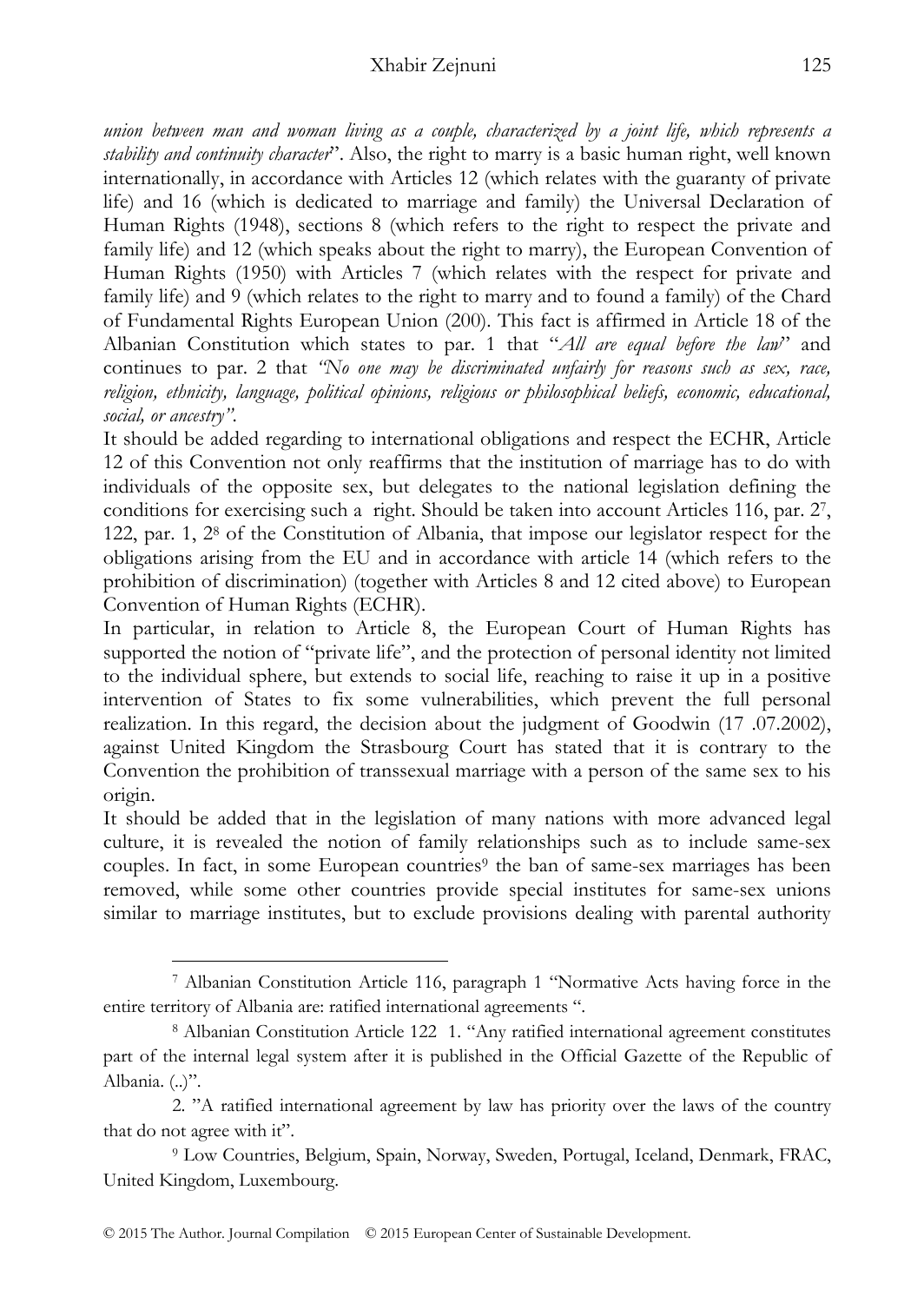and adoption of children. Also, among the countries that have not yet introduced marriage or inheritance protection, there are some of those countries that provide public registration forms of actual families, including homosexual ones.

It should be added that the European Community has not legislated in matrimonial matters, but is limited to some resolution to show the criteria and principles, leaving the individual member states the possibility of adapting to the national legislation. This opportunity given to European legislators has enabled the creation of multiple forms of protection of homosexual couples.

## **6. Problems arising before the Albanian legislation.**

Albanian legislation is not inconsistent with the obligations arising from international treaties, since Article 18 of the Constitution states that "*All are equal before the law*" and that "*No one may be discriminated unfairly for reasons such as* **sex***, race, religion, ethnicity, language, political opinions, religious or philosophical beliefs, economic situation, educational, social, or ancestry".* It belongs to the Parliament the exercising of its discretion, to determine the forms of guarantee and recognition to homosexual unions. But it should be added that the concepts of family and marriage should be interpreted by taking into account not only changes in the legal system, but also the evolution of society and costumes. Constitution besides marriage is also dealt with the protection of children, ensuring equal treatment to those children born out of wedlock, treating equally with those of legitimate families10. Legitimate family and her creative goal through marriage is unlike the gay union.

So if gay marriages are allowed, then it means to fall barge Article 54 of the Constitution which refers to children, their treatment and protection. Allowing gay marriages would mean depriving the coming into life of many children. It is not so easy nowadays that the right for family for gay couples be practiced in reality and be part of legal recognition, even though in turn it's up to politicians to harmonize the relationship of citizens with the State, regardless their sexual orientation. Homosexuals with their aspirations try to justify when support the idea that: *"What i do with my life is not related to anyone"*. But their idea does not correspond to the truth, as it affects the performance of all civil society and not just a part of it. On the other hand, should be taken into account pressure groups who seek by all means to represent homosexuals for certain purposes. Family is a sacred concept and therefore it is very difficult modification of the relevant legislation, because otherwise would be violated and deviated the concept of the family, because if equated the concept of coexistence of a sex partner with the concept of family, then is put into question the future of the entire civil society. According to renowned anthropologist George Murdoch "*The family is the natural social group, based on common sense, economic co-operation and reproduction"*. It is not so easy to propose to the higher institutions of state legislative changes to open the way gay marriages, regardless of the consequences that these changes can bring the whole legal order and then the entire civil society. If it is approved a law that regulate marriages between gay people, we need to revise the

<sup>10</sup> Albanian's Constitution Article 54 par 2.

*"Children born out of a wedlock have the same rights as the one born from marriage"*.